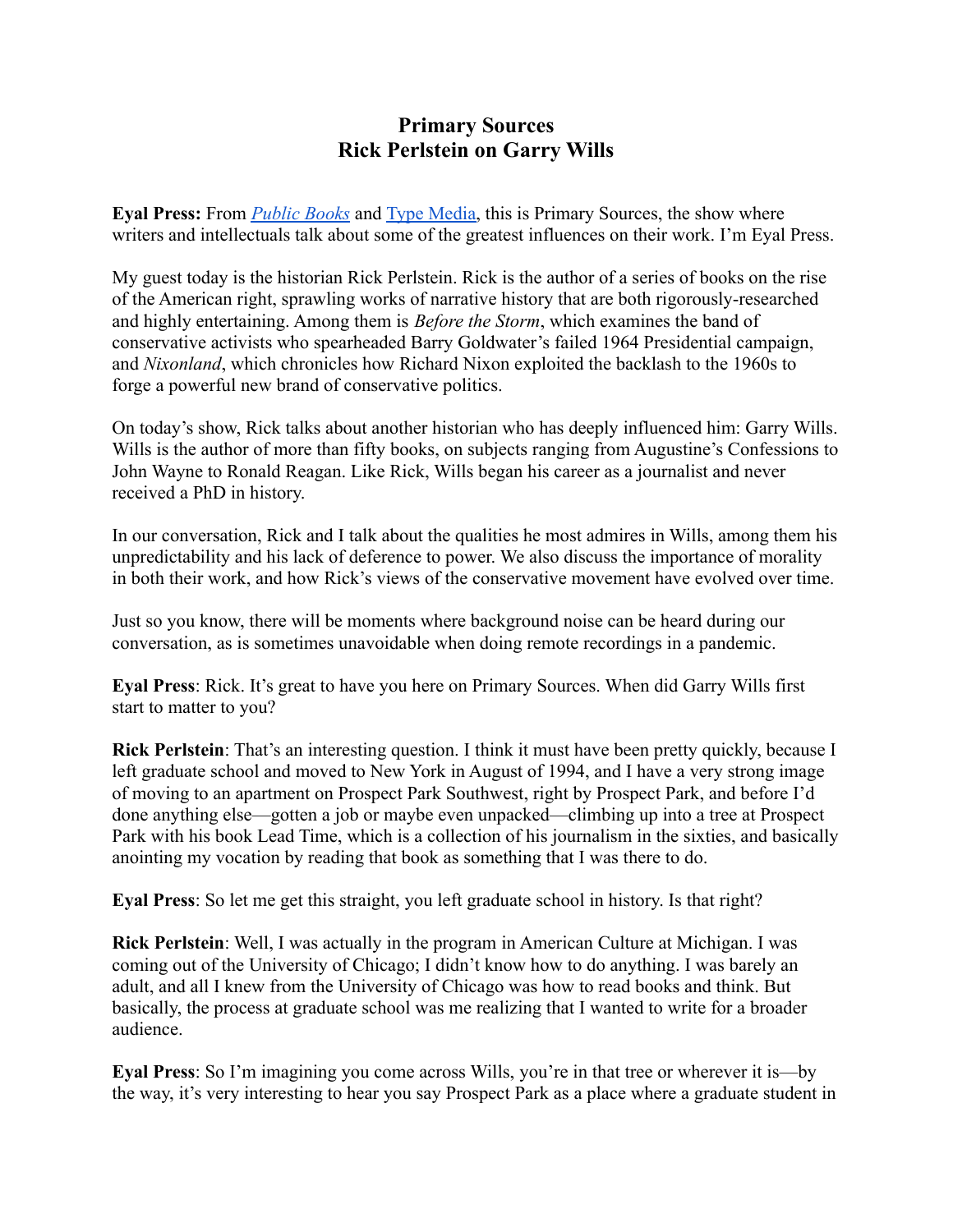New York could actually live…

**Rick Perlstein**: Right. Exactly. I'm so old that I was paying like, \$400 a month for rent or something like that.

**Eyal Press**: I did the same thing. I lived in Park Slope and I paid \$400 a month. But getting back to Wills. This is a transition you realized in graduate school: you don't want to write a monograph for a small group of academic scholars, you want to write for the public. Is that right?

**Rick Perlstein**: Yeah. I could definitely say that before Garry Wills was one of the role models, other people were doing the same thing—basically journalistic essayists from the sixties. People who wrote in a tradition—the cliche is new journalism, whether that's a useful category or not. By the time I was interested in creating a literary career for myself, they were not only my role models, I ended up writing about the same thing they wrote about, which was the sixties. So in a lot of ways there was this weird kind of double-helix going on.

**Eyal Press**: Well, let me push that one step further because in, *Before the Storm*, your first book, which is this incredibly gripping account of the 1964 election that Barry Goldwater loses disastrously and leads the pundits to declare conservatism dead, and you show is actually the birth of the new right, and the conservative movement. But in that book, you make passing mention of Wills, because he was one of the young writers recruited to work at Bill Buckley's *National Review*. Given all of that, I wonder if you went and interviewed Wills for that book?

**Rick Perlstein**: Well, that was a little bit later. So actually Garry Wills, he really pops up in all different ways, in all different directions in this matrix. He's also a subject or a character in probably all four of my books. Either he's writing about something or he's representing an intellectual trend. So yes, he did start his career writing for the *National Review* and thought he was probably a conservative. Of course, before that he escaped from seminary with only the suit on his back, so we want to talk about that, too.

**Eyal Press**: He was nearly a priest, yes?

**Rick Perlstein**: He was nearly a priest, like so many interesting people were like John Kerry and Fidel Castro. I had an idea once to write a book about people who grew up—and now I'm getting a little bit to Garry's biography—people who lived intellectually provincial lives and discovered an intellectual vocation at church or synagogue. Basically, the only intellectual they knew was the guy who gave those sermons every week, who were kind of like public intellectuals. And I think I identified with that, coming from my reform, Jewish, suburban, philistine background, but he did that and I hadn't thought to interview him. I wasn't living in Chicago then, I was in New York. It hadn't really occurred to me, and it just didn't seem particularly central.

But by the time I got to my next book, *Nixonland*, I was living in Chicago and I was aware that this guy lived in Evanston and he was either retiring or about to retire from Northwestern. I had to meet him, I had to talk to him and that was a fascinatingly frustrating process because I wanted to talk to him about all these absolutely magnificent, monumental pieces of journalism he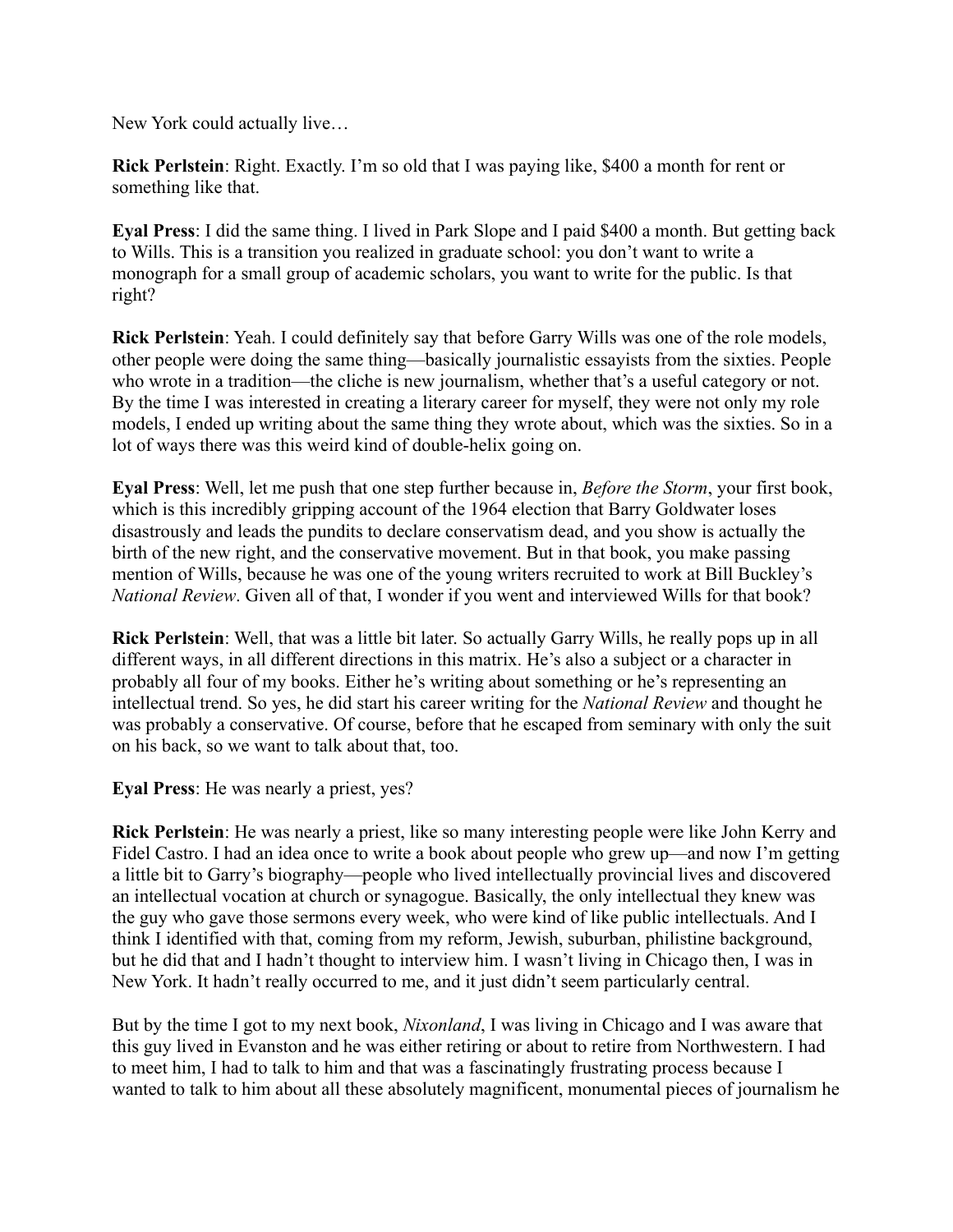wrote that completely stand the test of time and are absolutely indispensable sources for what I try to get into my history, which is basically how a time feels like—not only the politics, but the culture and the society and the economics. He wrote an amazing article about the time Billy Graham and Richard Nixon did a rally together at the University of Tennessee stadium. He wrote about getting arrested with a bunch of writers in 1972 at an anti-war protest. He wrote about how everyone was taking notes in prison for their little essays, and he said, "Scribble, scribble what a crew!"

I wanted to talk to him about his amazing book-length magazine article about preparations for riots in the late sixties. And what I discovered when we sat down in a cafe in Evanston was, first of all, it was hard to keep the conversation going because so many people wanted to go up to them and say, "hi," readers of his. He was approachable and accessible and beloved. But also that he didn't want to look backwards. He did not have anything particular to say that wasn't already in the articles, because he was working on something else. He was writing his books about the Catholic church or the guns in America. He wasn't someone who had this kind of catalog of reflections about stuff he'd done in the past, which is reflected in his unbelievable range of writing, which keeps on changing and growing, even now in his eighties.

**Eyal Press**: I'm assuming those pieces on Nixon you're referring to the ones he wrote, I believe in *Esquire*, that appear as chapters in his great book, *Nixon Agonistes*.

**Rick Perlstein**: That right, which is probably my least favorite of the books. There's some amazing important chapters in there, but the thesis is one of the few things he wrote that doesn't hold up, which is that Nixon represents this antediluvian ideology of libertarian economics.

**Eyal Press**: The self-made man.

**Rick Perlstein**: Yeah. Libertarian economics, which a) he presumed to be completely passé and b) probably not that huge part of what Nixon was about, certainly compared to other people.

**Eyal Press**: Interesting. So, it wasn't *Nixon Agonistes*, because I recently, in preparation for talking to you, went and reread a couple of those chapters and also the introduction to his book.

**Rick Perlstein**: There's a really good kind of dispatch on the ground in New Hampshire, which is a role model for how to do an election dispatch. And there's a great chapter about this anticommunist priest who was very influential and a great chapter on the Checkers speech, which does what he does so well, which is actually do research on what actually happened and cut through the clutter of clichéd memory. But, that book was not an influence on me. Sorry to lead you down the wrong path there.

**Eyal Press**: First of all, I enjoyed the reading I did, and, actually, I thought of that because at one point, early on, he depicts Nixon as a striver who bitterly resented folks like the Kennedys, who were kind of born into their success, which makes me think of your—

**Rick Perlstein**: But that's not where I got that idea.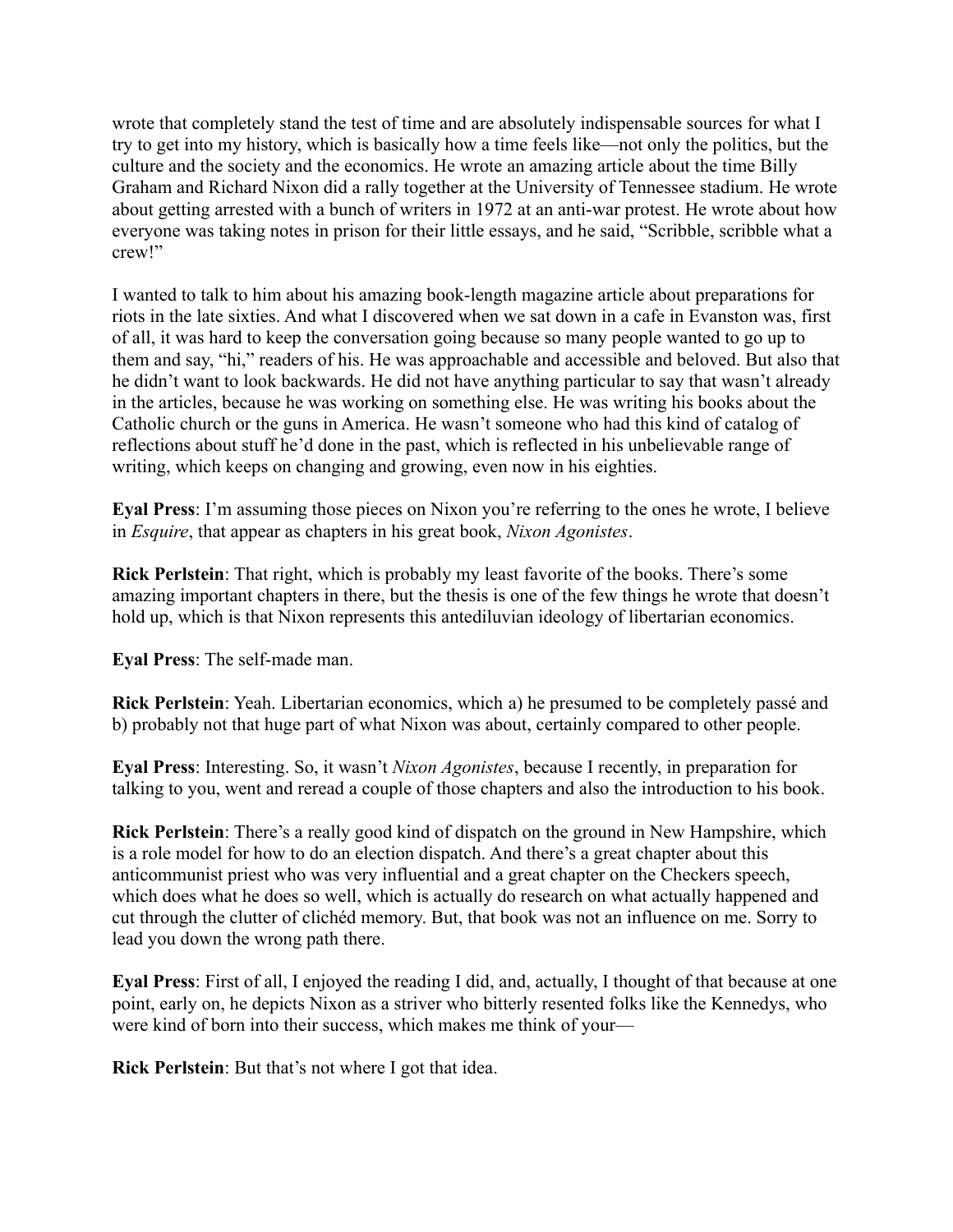**Eyal Press**: It's not where you got that idea? So where did you get that idea? Tell us about Nixon, the Orthogonian, and where you got that idea.

**Rick Perlstein**: I think I got that idea from Fawn Brody's psychobiography of Nixon, which was a book that she died before it was completed. It was kind of assembled after her death. I got that from someone who wrote a book, I don't remember his name, called *The Running of Richard Nixon*. I got that from interviews that were done of Richard Nixon by one of the people who helped him with his memoir. That's the funny thing. I basically got it from the books that happened to be in the library when I was looking that day.

**Eyal Press**: And can you unpack the idea a little bit?

**Rick Perlstein**: Sure. There's a very robust tradition in Republican and right-wing electioneering—that you can even see in Edmund Burke now that I have the fullness of the picture—in which people who are outsiders to the elite seeking entry into the elite, ground their politics in resentment for the elite.

When Richard Nixon goes before the public in 1969 and says, "There's this great silent majority of Americans were being condescended to by the liberal left-wing loud mouths who hung up all the oxygen with their woke protests, well we're just the kind of ordinary hard-working strivers who work hard and play by the rules, as Bill Clinton put it. Richard Nixon was one of the authors of this in modern American politics and it comes from his own experience as the brightest kid in the class, coming from this poor striving family. He got a scholarship to Harvard, but his family couldn't afford to send him there, so we went to the hometown school, but he was a commuter, he couldn't afford to live in the dorms. And because he was this dorky guy, he was the only kid in his grade school class who wore a tie and he complained that the other kids smelled bad. He couldn't get into the school's one fraternity, which was called the Franklins, and they were kind of like the big men on campus. They were like, in *Animal House*, the preppy fraternity, and so he started his own fraternity of the strivers, and the political insight at the heart of this is that, in a democracy you need the most people. There are a lot more people who resent the elite than are in the elite.

When you look at every kind of station across his rise to the top of American politics, it's marked by one of these rhetorical movements in which he draws this distinction. The most distinguished example is the Checkers speech where he was really the first person to convincingly make the argument that the Democratic party is the party of elite professionals—aristocrats, basically. Like the Kennedys. So he starts his own fraternity called the Orthogonians, which means upright, square, basically. And the Orthogonians are the people he talks about in the Checkers speech. He says he and his wife drive a five-year old Oldsmobile, and she has a respectable Republican cloth coat, which is in distinction to this scandal in the Truman administration where one of Truman's chief of staff supposedly got a vicuna fur coat as a bribe.

He's basically saying, "the Democrats, run by this egghead candidate Adelaide Stevenson, are snobs and Republicans are the party of the working class." And this is the schtick that Sarah Pailin plays. Trump does it, although he has a hard time saying that he's not a part of the elite because it makes him mad. He's like, "I'm smarter than those guys," but that is all born from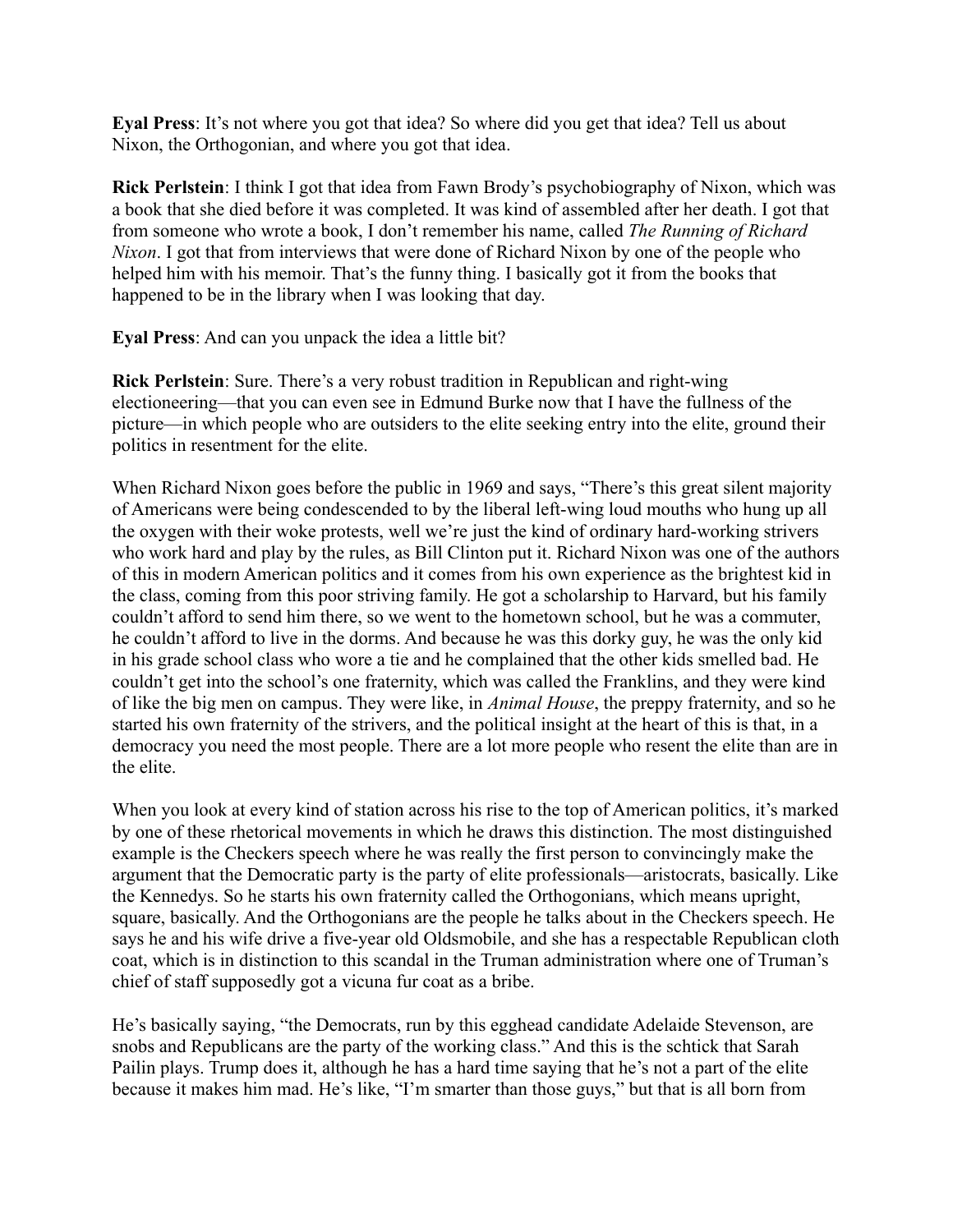Nixon. And it even goes back to Edmund Burke, who was this Irish guy who was knocking to get into the Episcopalian Anglican elite. But even though I didn't get the idea from Garry Wills, he's a bit of an Orthogonian himself, coming from this small Michigan town. I'm a bit of an Orthogonian myself. I like to say we're all Franklins, we're all Orthogonians. They're very plastic categories. We all have moments in which we can lord it over others and we all have moments in which we feel lorded over by others.

**Eyal Press**: It did strike me that Wills is from the Midwest, as you say.

**Rick Perlstein**: But he does eventually find his way to Northwestern and Chicago and I don't think that's incidental. He is and I am reporting from the middle of the country, which I think has an effect on how you see the world.

**Eyal Press**: No question as someone who grew up in Buffalo, I can certainly identify with that. Wills is someone who starts out as conservative, but by the end of the sixties or early seventies, he's on Nixon's enemies list and going to anti-war protests. But he is someone who writes about conservative figures like Nixon and Reagan in a way that is obviously critical—he doesn't share their worldview—but he does take their ideas and their principles seriously. I wonder if that is part of what you try to emulate and why you admire his work?

**Rick Perlstein**: Well, he takes everybody's ideas and principles seriously. He takes every intellectual inquiry he embarks upon to the radix, to the root, whether it's why the Catholic Church has priests, but shouldn't have priests; how America doesn't really have a constitution because the president has plenipotentiary power to end life on Earth with a nuclear bomb without any constitutional review.

When he writes about people, he often is more serious about their ideas than they are themselves. One of the things I was really intrigued about in his profiles of politicians was if they say that they're influenced by a writer, he'll ask them about the writer and will know10 times more about him. He absolutely eviscerates Daniel Patrick Moynihan in that manner, but he also does an interview with Jerry Brown, in which he completely catches him tongue-tied. So when I did interview him, he really didn't have much recollection or interest in talking about the stuff he'd written in the sixties. Another thing I asked him about was—he can be so savage in criticizing the pretensions of politicians—I asked him if he feared that that kind of writing in the seventies (and not only his, but others—I would think of Mike Royko too) helped contribute to the anti-government sentiment that helped Reagan along the way. And he didn't really get it. He didn't really wrap his mind around the question because to him—what does Marx say? "Ruthless criticism of everything existing?" It's just like his natural métier.

**Eyal Press**: Well, that certainly comes across in his essays in the *New York Review of Books*. I wanted to ask you, I don't know if Wills has ever reviewed you, but if he hasn't, would you want to be reviewed by him given what he's done to—I'm thinking of his review of Seymour Hersh's book on Kennedy, where he ends by saying "Hersh wrote this book to destroy Kennedy's reputation and what he's done instead is destroyed his own."

**Rick Perlstein**: Well, see, and that's what I love. There's no deference. To me, I cherish the idea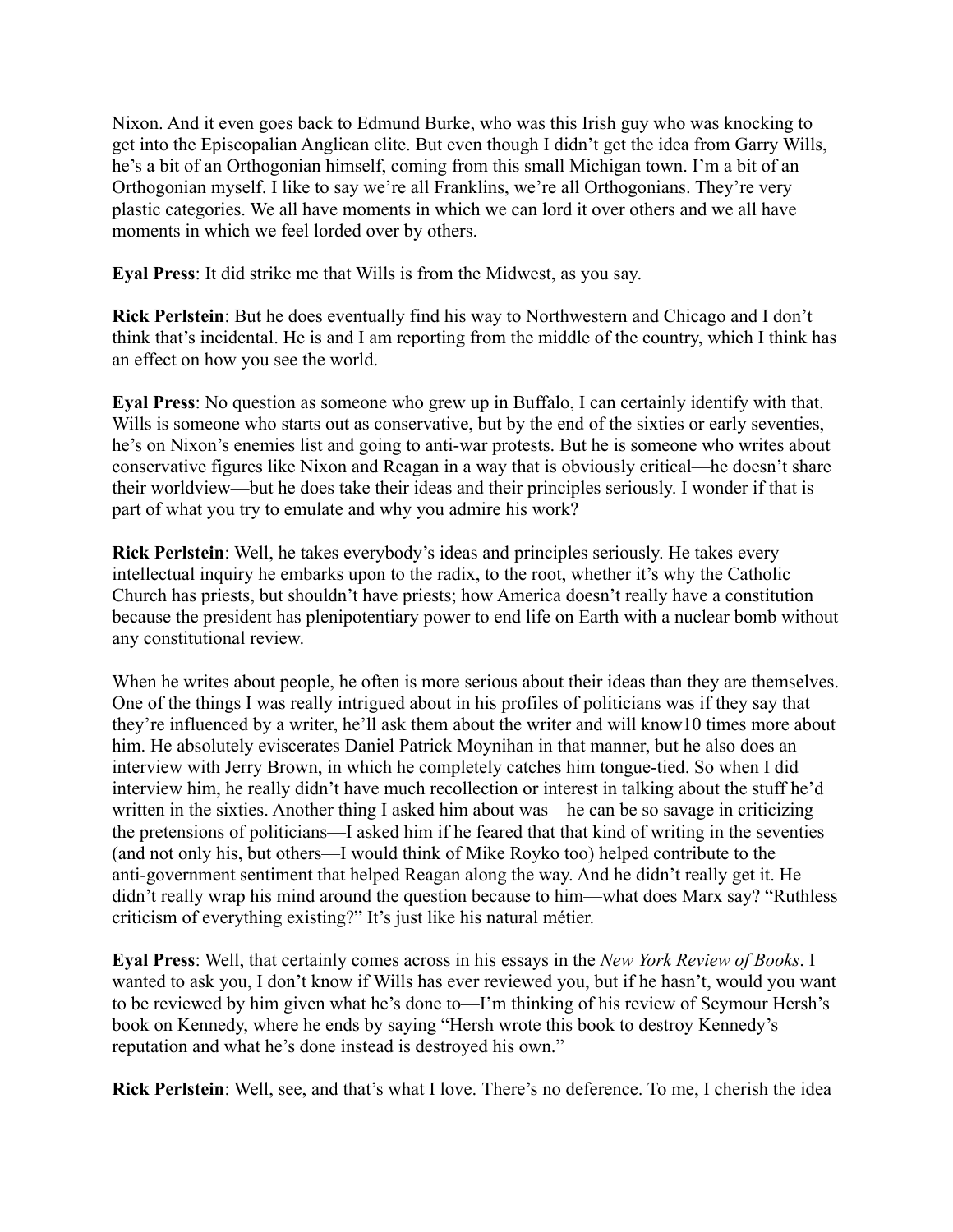of the Republic of Letters, that once the words are on the page, it doesn't matter whether you know the person or don't know the person. Your first, last, and only obligation is to the reader and to the truth as you see it, without fear or favor.

And so, yes, I would be honored to be eviscerated by Garry Wills because I know it would be rooted in this depth of erudition and a critical mind that's without parallel and without agenda. He models the identity of a critical intellectual; he doesn't care who likes him. And of course the most famous example of this, which I don't know if—we've probably all run this kind of scenario in our head, I'm going to admit it—it's when he shows up at the White House. Do you know this story?

**Eyal Press**: I do, but tell it. It's a great story.

**Rick Perlstein**: Wills is one of the group of historians who are summoned by Barack Obama to say, "What wisdom do you have me from the treasure chest of history about how I can be an awesome president? And Garry Wills shows up and he says, "Get the hell out of Afghanistan cause it's going to be another Vietnam." And then the second meeting comes and he's not invited, which says something about both Barack Obama and Garry Wills. And, of course, he was vindicated in the fullness of time, but it took a long time. It took a long time.

**Eyal Press**: And I believe I've read him or heard him say about that meeting that the other historians in the room were extremely sycophantic. He did not neglect to point that out.

**Rick Perlstein**: Yeah. And if you want to know what my fantasy in life is, it's to tell off a president, to tell the truth to a president.

**Eyal Press**: Including a potentially friendly one, in the case of Obama. I suspect Wills voted for Obama and did not hold back.

**Rick Perlstein**: All the more so. Well, I mean, obviously criticism is a form of love, because it's a form of respect. It means, I think you want to hear me, so I want to be heard.

**Eyal Press**: You left graduate school and you dabbled in journalism, but then you go back to history, and you're a historian without formal academic training. And that happens to also be true of Garry Wills. He does not have a PhD in history. He has a PhD, I believe in Classics or in Latin or something. But, in any case, is part of appeal, or maybe the draw, the confidence to write big books of history on these really wide canvases without formal academic training?

**Rick Perlstein**: I really respect his confidence. I don't know how much the connection is to what I try to do, but I think I kind of owe this maybe to the world of University of Chicago, which is another part of my formation that basically any idea, no matter how widely accepted or popular, can be just utter bullshit.

In a book like *Reagan's America*, which is really—my stuff on Reagan is really just a footnote to what he did in that book. To see him say, "Well, Reagan says this about this college strike that he participated in in the late twenties and early thirties. Here's what I learned actually looking at the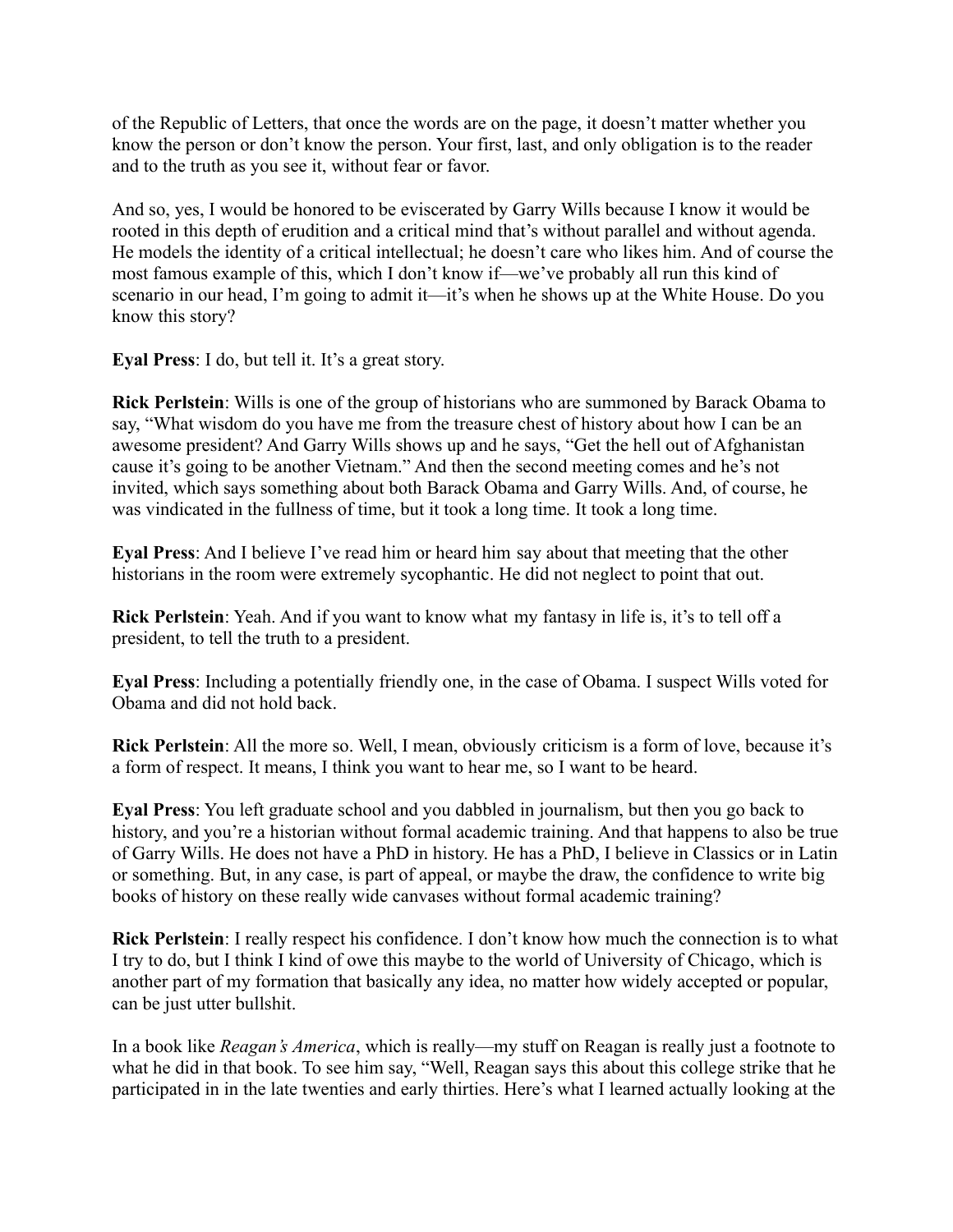newspaper accounts. It couldn't possibly have happened on this day. This couldn't have possibly happened. He made this up. No one remembers this." And then, he says, "Well, look at all the accounts of all the people he saved from drowning in the newspaper. I think he wrote those himself."

And just being like, yes, of course this makes absolute sense. This guy's president—you would think that people would think to fact-check the guy. But people just don't do that and I don't think that dishonors PhD-trained historians. It has a lot more to do with the world of journalism and pundits and popular history, I think. But the idea that nothing is sacred is really, really important. And the fact that he's willing to do this to the Catholic church. I mean, he literally has a book called *Why Priests?* in which he says, "They get the Bible all wrong and if they took it seriously, there wouldn't be any priests." I mean, that's how radical he can be. It's like "Oh, it turns out that the president is not the head of the military, the phrase Commander-in-Chief, that just means basically he broke ties when commanders in the field couldn't figure out who's authority trumped." He's just willing to just go there: to just dig deeper and deeper and deeper.

**Eyal Press**: One of the things, when I think about Wills, he's unsparing; his book on Kennedy is—despite what he said about Hersh's book on Kennedy—his book on Kennedy is devastating. But I want to read you a sentence that is actually in *Nixon Agonistes* that I wanted to get your reaction to. He writes at the very end of the preface and he's sort of cueing the reader. He says, "I was never a Nixon hater. I felt too sorry for the man."

**Rick Perlstein**: Right, right. I think I honored that spirit in that I have a lot of readers who were like, "I hated Nixon, but now I kind of feel pity for the guy."

**Eyal Press**: I was wondering if that echoes for you or if your pity is considerably less?

**Rick Perlstein**: No, I pity him too.

**Eyal Press**: You do?

**Rick Perlstein**: I think that Henry Kissinger who has his own issues, he said, "What this man could have become, if someone would have just loved him," which is just a certain kind of pity you have for the guy. He had all this brilliance and actually a lot of humane intent. John Aloysius Farrell, who had a very good biography of Nixon goes more than I do into the idea that his good angels and his bad devil were at war with himself. But I see that. I try not to keep score when it comes to politicians—"This guy's a bad guy. This guy's a good guy"—that's a distraction from the work. And, of course, my subject is not the politicians, it's the public. Why were these guys embraced? Which is a little different from how Garry does things.

**Eyal Press**: I wonder though, if for you, having read your books over time, it's become harder to… So, in your first book on the Goldwater movement, you're dealing with a conservative movement that doesn't have power, right? It's in fact, it's written out of history. They're the losers.

**Rick Perlstein**: There's a lot more affection for them in that first book.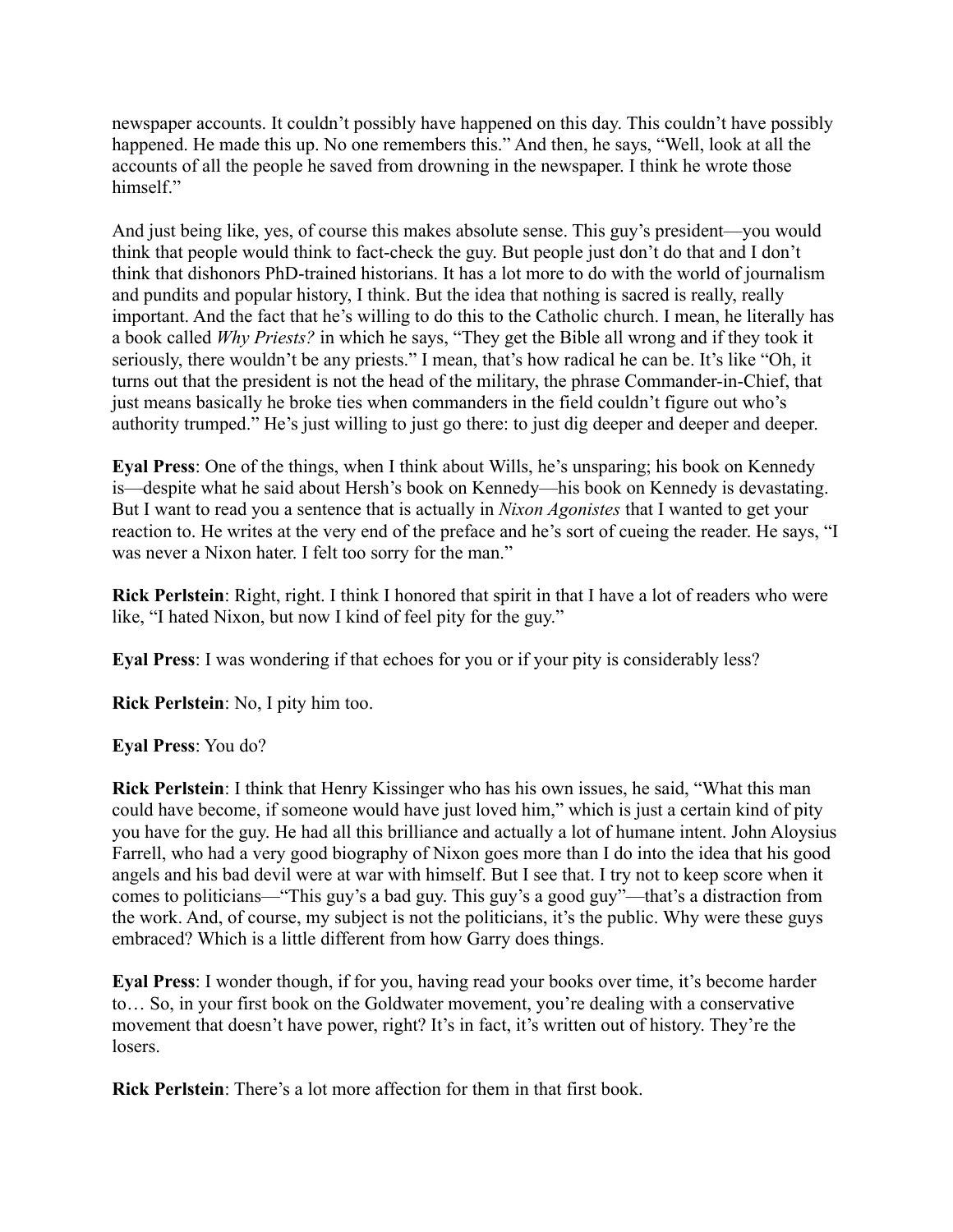**Eyal Press**: That's what I'm wondering about. And then by your later books, they actually have power now and their agenda is the national agenda, and how I wonder how that has been for you as a struggle to maintain a certain tone.

**Rick Perlstein**: Well, maybe I just got more accurate with the passage of time, and more research and more reflection.

**Eyal Press**: Well do you look back at *Before the Storm* and think, "I was too nice to these guys?"

**Rick Perlstein**: Yeah, definitely. I can give you a specific example and I've been thinking a lot about this as I contemplate my next project. I interviewed a lot of these guys, the early 1960s young "Americans for Freedom" types. I sat down with a bunch of them for an interview at the Capitol Hill Club, which is a Republican social club. And they were telling me these war stories. And, one thing that was very exciting to me was—remember, this is the nineties and you and I, and every other liberal is trying to make sense of how we can turn the Democratic party into a vehicle for liberalism, for progress, and not this moderate, milquetoast, split-the-difference triangulation machine that Bill Clinton had turned it into. That's what they had done with the Eisenhower-era Republican party. I kind of saw them as role models, for one thing. And I definitely saw them as scrappy underdogs, which is how they represented themselves, and I also kind of bought the idea, which I think has been pretty roundly debunked by historians and the fullness of time, that they had purged the dangerous elements from their movement and turned it into a movement that, as William F. Buckley put it, a politician could subscribe to without fear of embarrassment. One of the stories they told me about and that I researched on its own, was when a bunch of these guys went to a 1961 conference of an organization called the National Student Association, which is basically an umbrella organization for student councils. Now, the irony of this, as you probably know, is it turned out to be a CIA front, but leave that to the side.

**Eyal Press**: Minor detail.

**Rick Perlstein**: They saw that, as they always do, as this liberal hegemonic machine for the deep state and the regime. And so they had it in mind to basically take it over. And they told me this whole story about how they used all sorts of means of subterfuge to win all the resolution votes, to make them more robustly anti-communist, and they did so by blending into the crowd by wearing suspenders and using walkie-talkies. And at the time, you can look at it in *Before the Storm*, I write about it as this cool, political hi-jinks and then, by the time I'm writing *Nixonland*, I'm like, "Oh, wow, this is exactly the kind of thing by exactly the kind of people that people went to jail for during Watergate." I thought about Richard Nixon saying, if you wanted a job that was sensitive or possibly legal to do, you hire a healthy right-wing exuberant. The fact that Jeb Magruder and G Gordon Liddy were basically from this group of people. And you realize that these healthy, exuberant, hi-jinks are actually, in a lot of ways, the seeds of January 6th.

**Eyal Press**: Has that made writing about the right less fun for you?

**Rick Perlstein**: To me, the pleasure in doing this work, whether it's journalism or history, is the pleasure of achieving some kind of rich understanding, and communicating that understanding,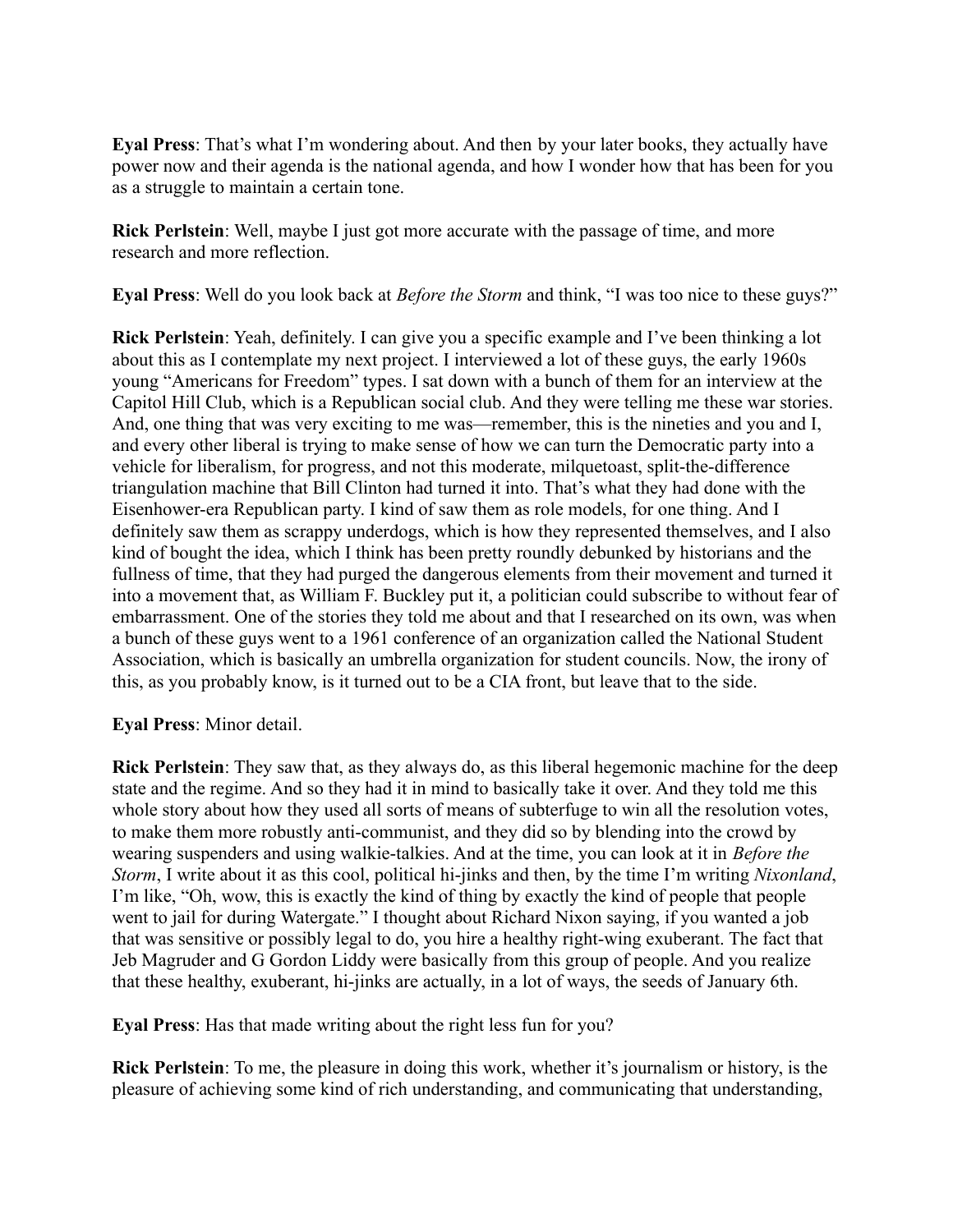and also coming from a place of moral grounding and the power that can come from making something as accurate as can make it, but also having a moral valence to what you are reporting. I mean, whether you're writing journalism or doing history, you're reporting; you're trying to come up with a convincing account of what happens. And I don't think that that's a morally neutral act because, I think the values of liberalism and the left are true and good for the world and the values of conservatism and the right, especially as they've evolved in the American context, are bad for the world, and that doesn't mean pulling punches when I write about liberals and the left, cause I do a of that, including to my allies like Garry Wills, and it doesn't mean not finding a saving grace in a lot of what conservatives do and believe.

**Eyal Press**: And Wills himself is a very moral writer.

**Rick Perlstein**: He's a moral writer. I write, first of all, and I think he does too, in my identity as a citizen. He also writes as a Christian; I'm not a Christian. I don't believe this dude walked on water. Garry may well, but I do respect the radical truths of Christianity and a lot of what Garry Wills is doing in all this writing on christianity—which I enjoy a great deal. I did an interview with him at a bookstore in Chicago about his book, *Why Priests?*—is that he's willing to delve down to the radical roots of Christianity. I wouldn't be so interested in the project of American citizenship and studying American history, if I didn't find something potentially redemptive in it. No one alive has probably written more devastatingly about the corruptions of the institutions of Christianity than Garry Wills, but that doesn't seem to have shaken his faith. I mean, literal faith.

**Eyal Press**: Rick, before we started recording, you said something about influences. This is the theme of the podcast. We've talked about one influence on you but do you have something else you'd like to share about just influences in general and how you view them?

**Rick Perlstein**: Yeah, I'm not a huge influence guy. I think I've mostly carved my own path with such a broad swath of influences that it's kind of hard to point to it. People say they're influenced by a musician or an artist or a book or writer—it's often coincident with them having run across that person at the right time. It doesn't mean that they're the closest to their paradigm. It just happens to be that everyone loves the albums that they listened to when they were 15. If I say, I was really influenced by this one book, it doesn't necessarily mean it's a good book. I can point at some really goofy ones that got me thinking in the way I'm thinking. So, I'm really grateful for the opportunity to raise up Garry Wills and think about my own work in the context of his, but it took me a little bit convincing from you, I think, to get me to do this.

**Eyal Press**: Well, I'm very glad you did. Rick, thank you so much for joining us and for your time, and for this conversation.

**Rick Perlstein**: Thank you so much. It's so great to be in touch.

**Eyal Press:** Primary Sources is a co-production of *Public Books* and Type Media Center. *Public Books* is an online magazine of ideas, arts, and scholarship. You can learn more at [www.publicbooks.org.](http://www.publicbooks.org) Type Media Center is a non profit home for independent journalists. It is committed to building a more equitable future for journalism in the public interest. Learn more about its flagship programs at [www.typemediacenter.org](http://www.typemediacenter.org).